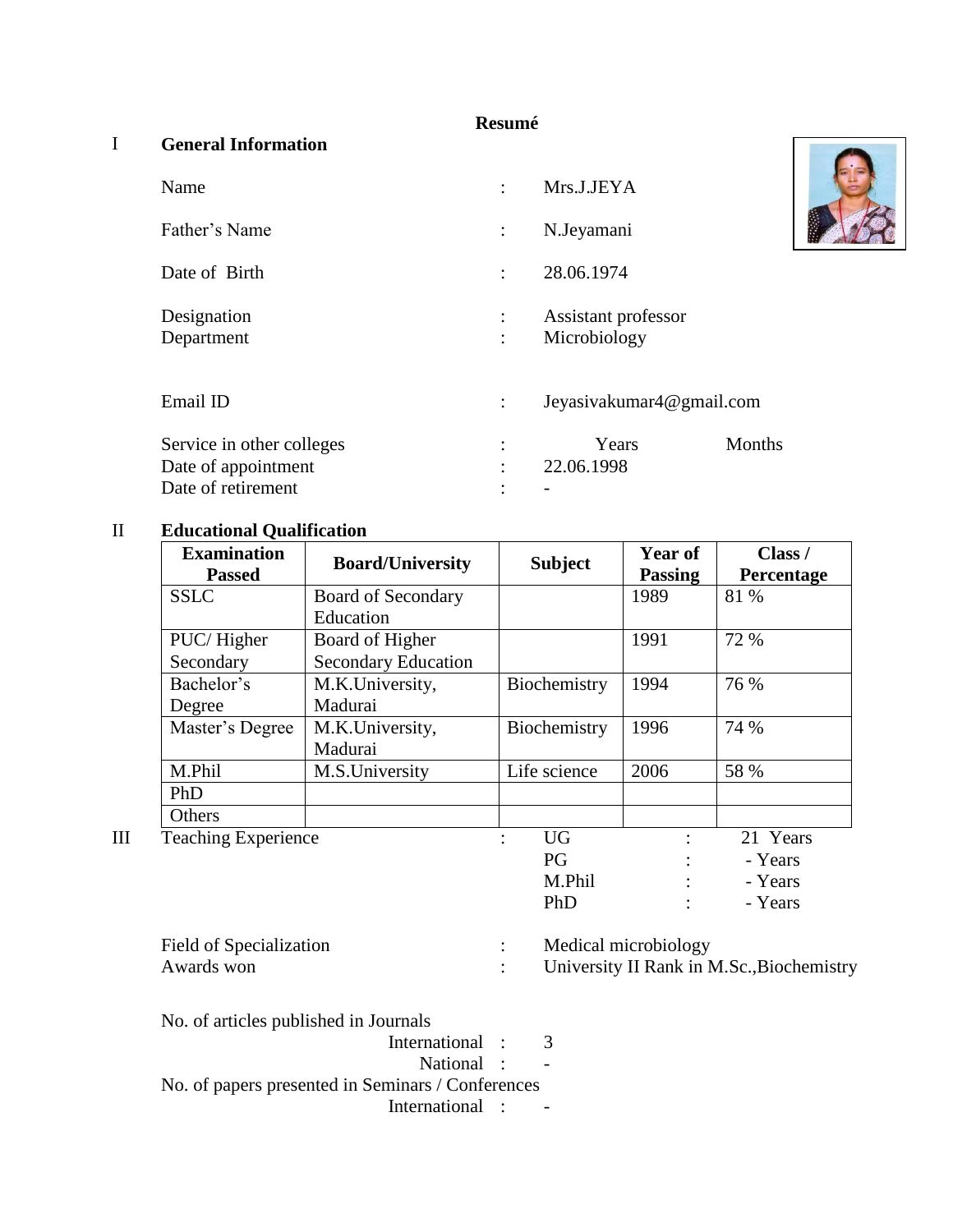# National : 1

No. of articles published in Books / Conference Proceedings :-

#### IV **Articles published**

| Title of the Article        | Name of the Journal         | Impact<br>Factor | Database | Citation<br>Index |
|-----------------------------|-----------------------------|------------------|----------|-------------------|
| UV screening                | International journal of    |                  |          |                   |
| performance of TiO2 thin    | chem Tech research          |                  |          |                   |
| films on agriculturally     | CODEN (USA): IJCRGG         |                  |          |                   |
| beneficial Rhizobium and    | $ISSN: 0974 - 4290$ , Vol 6 |                  |          |                   |
| Azotobacter                 | No $3$ may $-$ june 2014    |                  |          |                   |
| Synthesis and               | Nanostruct 8(3):232-        |                  |          |                   |
| Characterization of Cu      | 241, Summer 2018            |                  |          |                   |
| Dopped $TiO3$ thin films    |                             |                  |          |                   |
| to protect agriculturally   |                             |                  |          |                   |
| beneficial Rhizobium and    |                             |                  |          |                   |
| <i>Phosphobacteria</i> from |                             |                  |          |                   |
| UV light                    |                             |                  |          |                   |
| Study on ciprofloxacin      | $ISSN: 2347 - 3967$         |                  |          |                   |
| and levofloxacin            | Multidisciplinary research  |                  |          |                   |
| resistance                  | journal of VVVCollege, vol  |                  |          |                   |
| Staphylococcus aureus       | 1 No 1 SEP 2013             |                  |          |                   |
| isolated from keratitis     |                             |                  |          |                   |
| and conjuctivities          |                             |                  |          |                   |
| patients                    |                             |                  |          |                   |

# V **Papers presented**

| Date                          | Seminar/<br>Conference | Level    | Title of the paper             | Venue                                                          |
|-------------------------------|------------------------|----------|--------------------------------|----------------------------------------------------------------|
| 20.02.2009                    | Seminar                | National | Illakkiyathil nunnuyirial      | V.V.V.College                                                  |
| 26.02.2015<br>&27.02.20<br>15 | Conference             | National | Frontier areas in<br>chemistry | Department of<br>Chemistry,<br>Thiagarajar college,<br>Madurai |

# VI **Seminars/Conferences/Workshops attended**

| Date       | Level           | Name of the Seminar / Conference /<br>Workshop |               |
|------------|-----------------|------------------------------------------------|---------------|
| 04.01.2007 | <b>National</b> | <b>Bioinformatics</b>                          | ANJA College, |
|            |                 |                                                | Sivakasi      |
| 11.12.2007 | <b>National</b> | Quality and Excellence The Prime               | V.V.V.College |
| &          |                 | Mantras of Higher Education"                   |               |
| 12.12.2007 |                 |                                                |               |
| 01.02.2012 | <b>State</b>    | 'Recent scenario On biological                 | V.V.V.College |
|            |                 | innovations"                                   |               |
| 06.03.2012 | <b>National</b> | Innovative strategies in teaching              | V.V.V.College |
| &          |                 |                                                |               |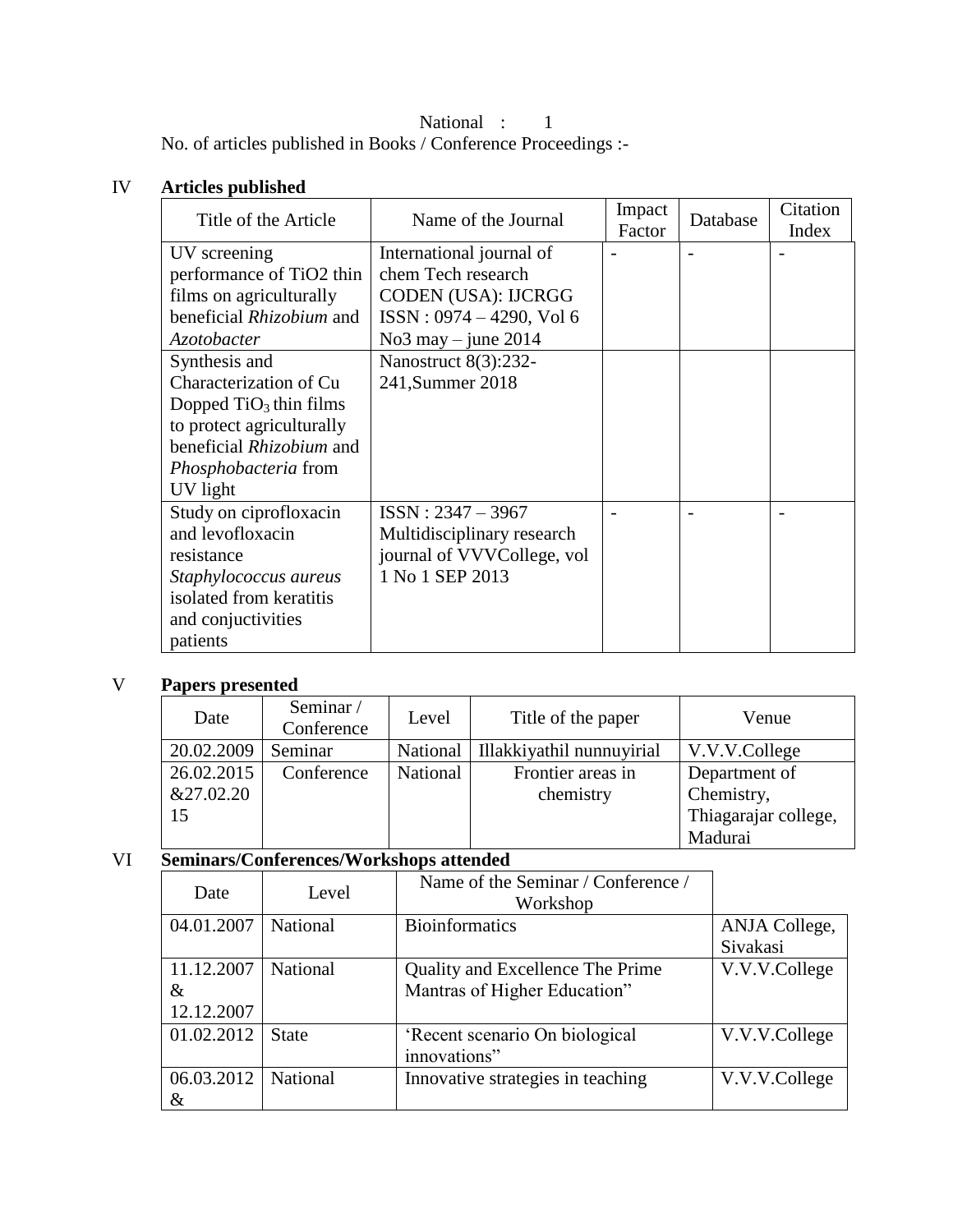| 07.03.2012 |             |                                  |                      |
|------------|-------------|----------------------------------|----------------------|
| 26.02.2015 | Conference  | National                         | Frontier areas       |
| &27.02.20  |             |                                  | in chemistry         |
|            |             |                                  |                      |
| 20.09.2018 | State Level | Workshop on Mushroom Cultivation | $\mid$ V.V.V.College |

# VII **Course attended (Refresher / Orientation / any other )**

| Name of the Course  | Venue               | Duration                |
|---------------------|---------------------|-------------------------|
| Refresher course    | Vivekananda Kendra, | 24.08.2007 & 25.08.2007 |
| cum camp on "Raise" | Kanyakumari         |                         |
| the bar high"       |                     |                         |
| Retraining of       | V.V.Vanniaperumal   | 03.12.2010 & 04.12.2010 |
| teacher's programme | College for         |                         |
| Organized by IQAC   | women(Autonomous)   |                         |
| Retraining of       | V.V.Vanniaperumal   | 31.10.2011 & 01.11.2011 |
| teacher's programme | College for         |                         |
| Organized by IQAC   | women(Autonomous)   |                         |

#### VIII **Role in Academic Bodies** :

# **As a member of Board of Studies** :

| University / College | Period             | <b>Board</b>           |
|----------------------|--------------------|------------------------|
| M.K.University       | 2010-2013          | UG Microbiology(DDE)   |
| M.K.University       | 2013-2016          | <b>UG Microbiology</b> |
| M.K.University       | $2016 -$ Till Date | <b>UG Microbiology</b> |

#### IX **Resource person / Chairperson**

| Activity      | Date       | Topic / Theme | Event | Venue              |
|---------------|------------|---------------|-------|--------------------|
| Guest Lecture | 19.09.2018 | Reduce, Reuse |       | <b>VVV College</b> |
|               |            | and Recycle   |       | UG Commerce        |

# X Seminars / Conferences / Workshops organized

| Date       | Level        | Theme                          |                         |
|------------|--------------|--------------------------------|-------------------------|
| 08.02.2007 | <b>State</b> | "Bioinformatics"               | $\sqrt{V.V.V.}$ College |
| 01.02.2012 | <b>State</b> | 'Recent scenario On biological | V.V.V.College           |
|            |              | innovations"                   |                         |
| 16.02.2017 | <b>State</b> | 'BIOMEET 2017'                 | V.V.V.College           |

# XI Student - oriented Service :

Staff - in - charge of various activities in the<br>i. **Institution** 

# i. **Institution**

| $2003 - 2004$ | College union vice president |
|---------------|------------------------------|
| $2006 - 2007$ | Convocation committee        |
| $2007 - 2008$ | Magazine committee           |
| 2008-2011     | Parent Teachers' Association |
| $2011 - 2012$ | Old students association     |